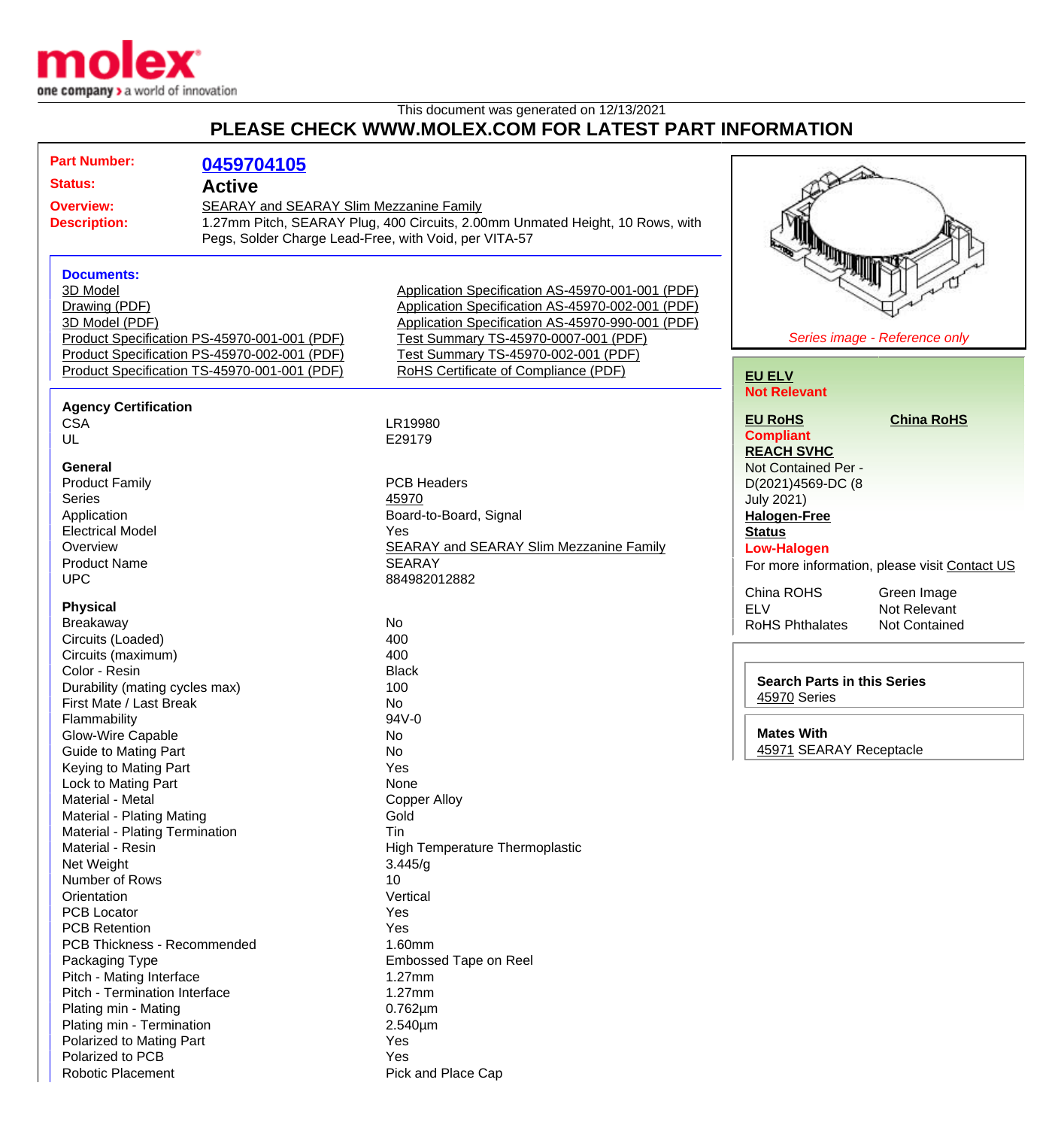| Shrouded<br>Stackable<br>Surface Mount Compatible (SMC)<br>Temperature Range - Operating<br>Termination Interface: Style<br><b>Unmated Height</b>                                    | No<br>No<br>Yes<br>$-55^\circ$ to $+125^\circ$ C<br>Surface Mount<br>2.00mm                    |  |  |  |
|--------------------------------------------------------------------------------------------------------------------------------------------------------------------------------------|------------------------------------------------------------------------------------------------|--|--|--|
| <b>Electrical</b><br>Current - Maximum per Contact<br>Voltage - Maximum                                                                                                              | 2.7A<br>240V AC                                                                                |  |  |  |
| <b>Solder Process Data</b><br>Duration at Max. Process Temperature (seconds)<br>Lead-freeProcess Capability<br>Max. Cycles at Max. Process Temperature<br>Process Temperature max. C | 003<br><b>REFLOW</b><br>001<br>260                                                             |  |  |  |
| <b>Material Info</b>                                                                                                                                                                 |                                                                                                |  |  |  |
| <b>Reference - Drawing Numbers</b><br><b>Application Specification</b>                                                                                                               | AS-45970-001-001, AS-45970-002-001,<br>AS-45970-990-001                                        |  |  |  |
| <b>Electrical Model Document</b>                                                                                                                                                     | EE-45970-007-007, EE-45970-010-010,                                                            |  |  |  |
| <b>Product Specification</b>                                                                                                                                                         | EE-45970-015-015, EE-46556-0085-001<br>PS-45970-001-001, PS-45970-002-001,<br>TS-45970-001-001 |  |  |  |
| S-Parameter Model                                                                                                                                                                    | SP-45970-007-001, SP-45970-010-010,<br>SP-45970-015-015                                        |  |  |  |
| <b>Sales Drawing</b><br><b>Test Summary</b>                                                                                                                                          | SD-45970-057-001<br>TS-45970-0007-001, TS-45970-002-001                                        |  |  |  |

## This document was generated on 12/13/2021 **PLEASE CHECK WWW.MOLEX.COM FOR LATEST PART INFORMATION**